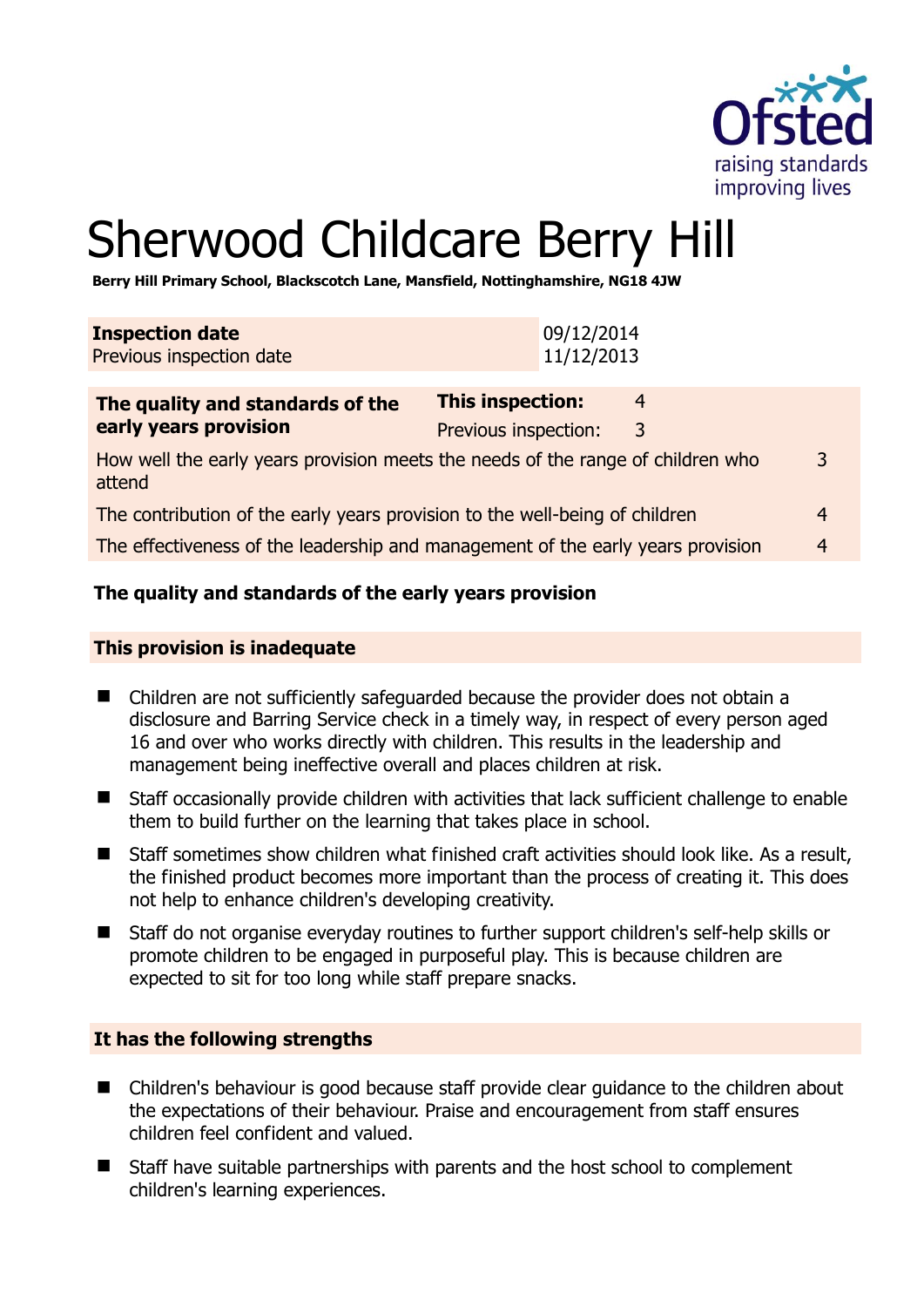# **Information about this inspection**

Inspections of registered early years provision are:

- $\bullet$  scheduled at least once in every inspection cycle the current cycle ends on 31 July 2016
- scheduled more frequently where Ofsted identifies a need to do so, for example where provision was previously judged inadequate
- **•** brought forward in the inspection cycle where Ofsted has received information that suggests the provision may not be meeting the legal requirements of the Early Years Foundation Stage or where assessment of the provision identifies a need for early inspection
- **•** prioritised where we have received information that the provision is not meeting the requirements of the Early Years Foundation Stage and which suggests children may not be safe
- scheduled at the completion of an investigation into failure to comply with the requirements of the Early Years Foundation Stage.

The provision is also registered on the voluntary and compulsory parts of the Childcare Register. This report includes a judgment about compliance with the requirements of that register.

# **Inspection activities**

- The inspector observed children during activities indoors and outdoors.
- The inspector looked at a range of documentation.
- $\blacksquare$ The inspector spoke with the staff, children and the manager at appropriate times throughout the inspection.
- The inspector checked evidence of the suitability and qualifications of practitioners working with children and discussed the provider's improvement plans.
- The inspector took into account the views of parents spoken to on the day and information included in the club's own parent survey.

**Inspector**  Dawn Larkin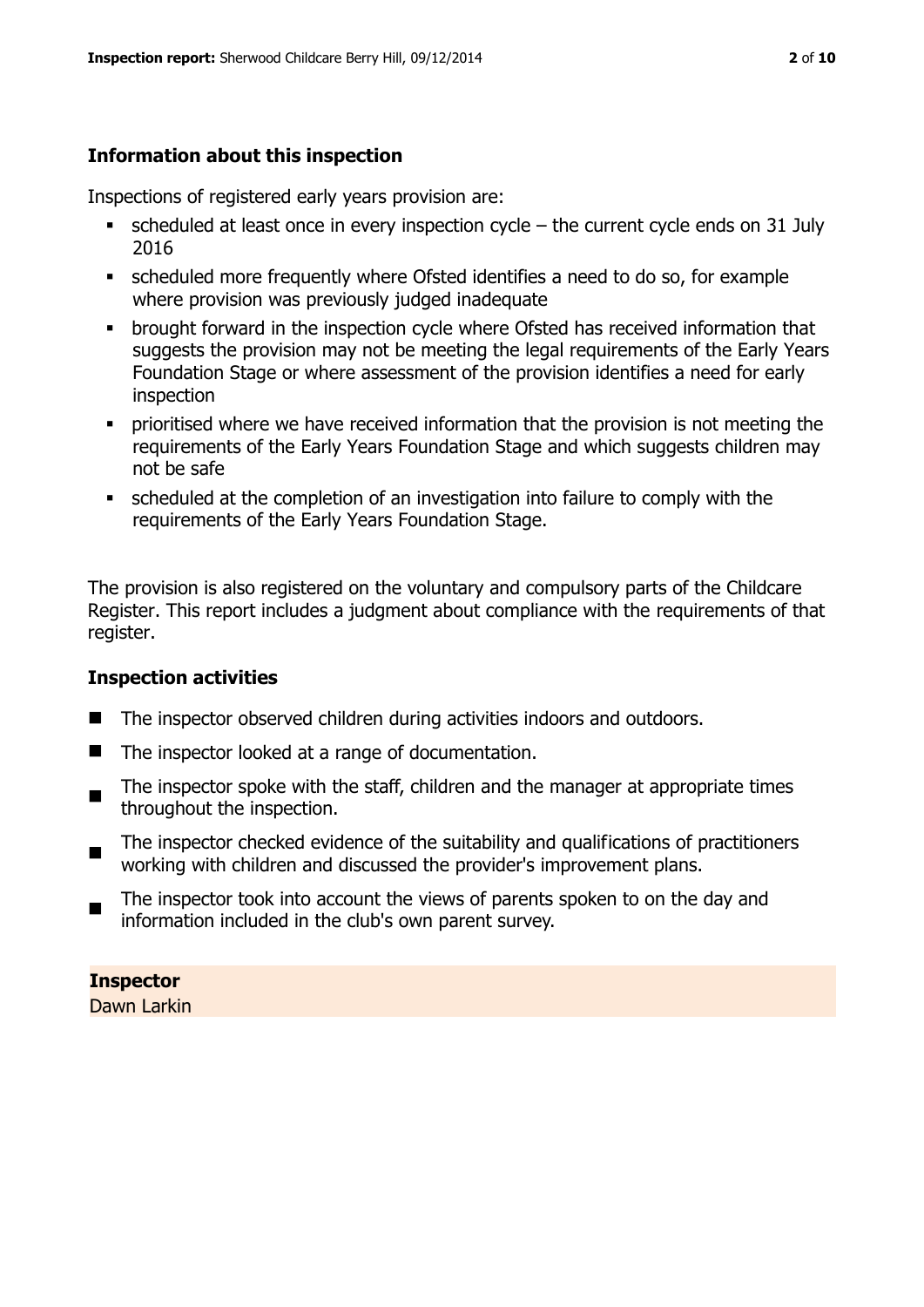# **Full report**

### **Information about the setting**

Sherwood Childcare Berry Hill was registered in 2010 and is on the Early Years Register and the compulsory and voluntary parts of the Childcare Register. It is situated in a classroom within Berry Hill Primary School, Mansfield in Nottinghamshire and is privately owned. The club serves the children from the school. Children have access to an enclosed outdoor play area. The club employs four members of childcare staff. Of these, three hold an appropriate early years qualification. One member of staff has a level 4, one has a level 3 and one has a level 2 qualification. One staff member is unqualified. The club opens Monday to Friday, term time only. Sessions are from 3.20pm until 6pm. Children attend for a variety of sessions. There are currently 57 children attending and of these, there are three who are in the early years age group.

#### **What the setting needs to do to improve further**

#### **To meet the requirements of the Early Years Foundation Stage the provider must:**

**E** ensure that a Disclosure and Barring Service check is obtained for every person aged 16 and over who works directly with children, and that these checks are completed in a timely manner.

#### **To further improve the quality of the early years provision the provider should:**

- provide children with activities that consistently offer a good level of challenge so they can build further on the learning that takes place in school
- $\blacksquare$  allow children more freedom and choice to express their own creativity as they explore and use different media and materials
- $\blacksquare$  improve the organisation of daily routines, so that children are able to be more independent and can become more involved in purposeful play.

#### **Inspection judgements**

#### **How well the early years provision meets the needs of the range of children who attend**

Children receive a suitable mix of child-initiated and adult-directed play. Staff interact effectively with children to support their play. For example, when children are racing windup Santas, staff suggest the children make a race track and encourage children to think about how they can make the toys go around corners. Staff use observations of children's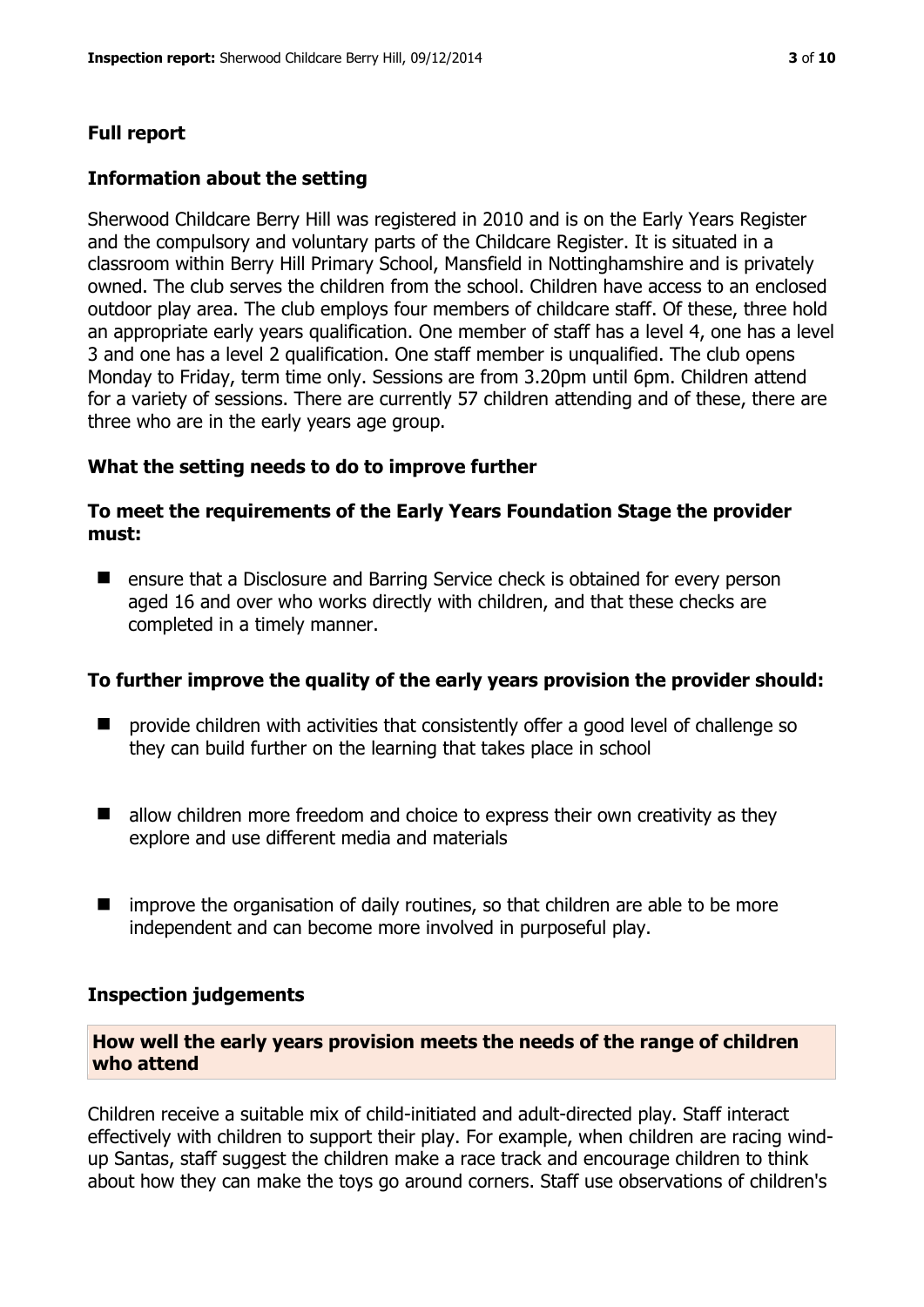achievements and interests, together with children's suggestions to plan activities that they enjoy and that complement their learning. However, on occasions, some activities do not offer a good level of challenge and some children move away from the activity because it does not engage their curiosity sufficiently. Consequently these activities do not offer sufficient opportunities for children to build on what they already know and can do, or have learned in school.

Children take part in a range of activities. They enjoy practising their emerging literacy skills when writing Christmas cards. Children are excited by their letters from Santa and staff read the individual letters to the younger children. This encourages children's interest in and enjoyment of reading. Children's opinions are valued and the children offer each other extra support when needed. This is because staff model a caring and calm attitude towards all the children. Creative activities are very popular within the club and the children are keen to be involved, creating Christmas cards and decorations. However, sometimes staff show children what the finished craft activity should like and direct the children to place resources according to photographs of the finished product. As a result, the finished product becomes more important than the process of creating it. This stifles children's developing creativity.

The club has established good relationships and communication with parents about their children's well-being. Parents are kept informed about the club through information provided on notice boards and through regular verbal communication. Younger children are assigned a key person who is introduced to parents when their children start at the club. The key person supports the children's well-being and encourages them to build on their knowledge and skills while attending the club. They complete a book about the children's achievements, which is shared with the child's class teacher. This demonstrates that the club works well with the host school to support families and to complement the learning that takes place in school.

# **The contribution of the early years provision to the well-being of children**

The provider has failed to meet a welfare and safeguarding requirement and consequently, children's sense of security and well-being is compromised. The provider completes and obtains Disclosure and Barring Service checks on the vast majority of the staff. However, there are occasions when these checks have not been obtained in a timely manner on a small number of staff. This means that children are not sufficiently safeguarded.

Staff encourage children to develop their independence skills and emotional readiness for their next stages in learning. For example, they support children in their understanding of acceptable behaviour and encourage them to share, listen, be kind and helpful to each other. Staff consistently offer praise and encouragement, which helps to promote children's self-esteem and confidence. Children play and behave well together because staff give them clear boundaries and children understand what is expected of them. This is reinforced by the club rules that are displayed on the notice board to ensure all children and parents are aware of these.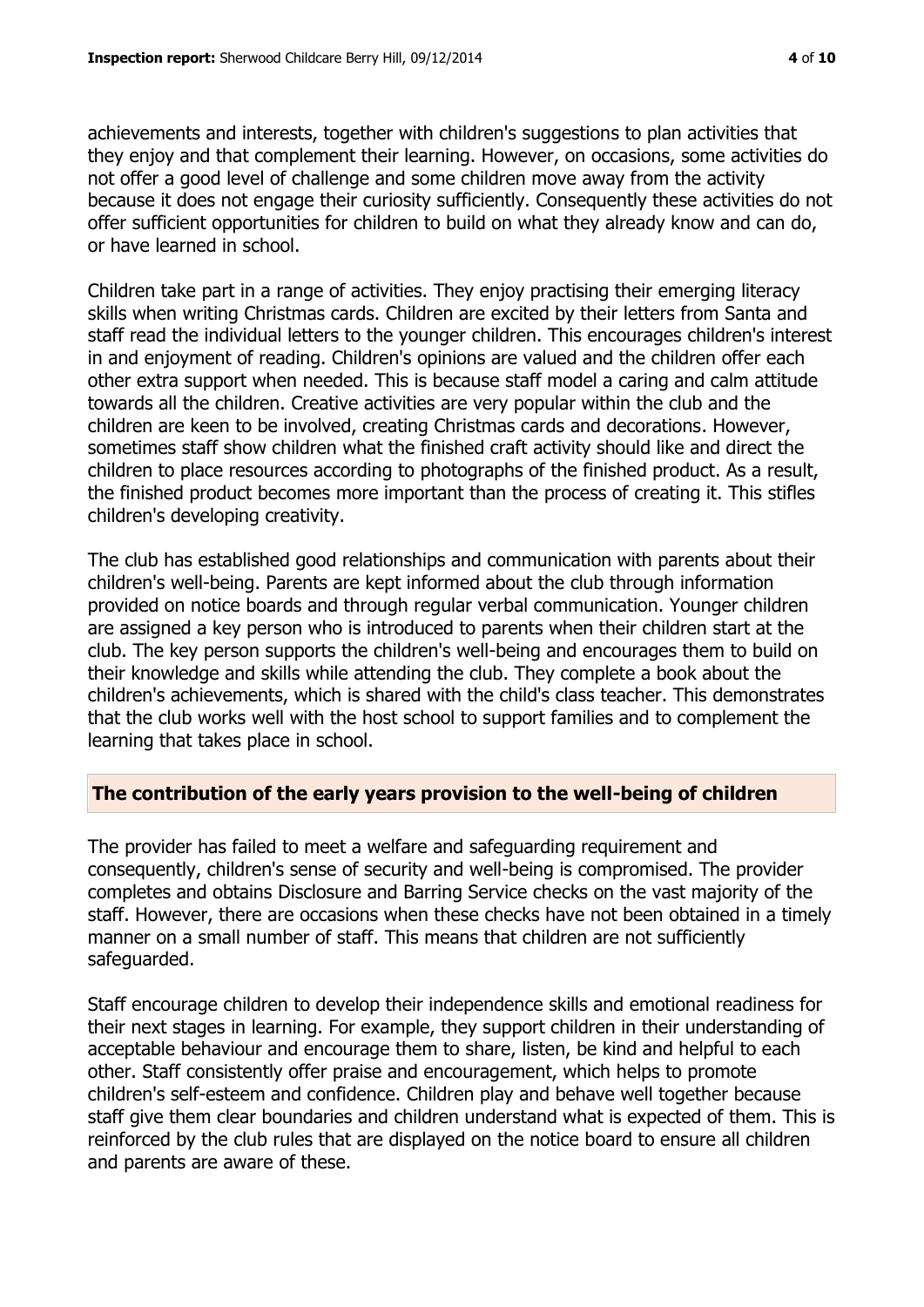Children are happy at the club and demonstrate clear attachments with all the staff. This supports the children to feel settled and to form good relationships with each other. The club has a key-person system in place to ensure the youngest children's well-being is suitably managed and consistent links are built with parents. Young children clearly enjoy the company of their key person and the encouragement they receive when taking part in activities.

The club promotes children's understanding of a healthy lifestyle because children are given ample opportunities for exercise and outdoor play. Outside, the children enjoy playing football and practising dance routines. Snacks provided offer children a variety of nutritious foods. However, during snack time children are expected to sit for too long while they wait for staff to prepare their snack. This denies children the opportunity to develop their independence by preparing and serving the snack themselves. In addition, they miss out on opportunities to be involved in purposeful play because the length of time this routine takes to be completed is too long.

#### **The effectiveness of the leadership and management of the early years provision**

The leadership and management of the club is inadequate. The provider and manager do not demonstrate a sufficient understanding of the safeguarding and welfare requirements of the Early Years Foundation Stage. This has a direct impact on children's safety and well-being. For example, the provider has failed to obtain a Disclosure and Barring Service check on a member of staff in a timely fashion, following a break in service of over three months. This means that legal requirements are not met. This also applies to the Childcare Register. The provider and manager have some appropriate systems in place to ensure those working with children are suitable to do so. For example, they gain references from previous employers prior to staff starting work at the club. Staff demonstrate a clear understanding of the signs and symptoms of abuse and can describe procedures that they would follow to protect children from harm or neglect, should a concern be raised. They are vigilant about the security of the premises and check all visitor's identity before allowing them entry. They supervise children appropriately and carry out daily safety checks to ensure areas the children use are safe. Accidents are monitored and there are clear procedures in place for the recording of these and the sharing of this information with parents. All staff hold current, paediatric first-aid certificates and the vast majority have suitable qualifications to work with young children.

The club has made some improvement since the previous inspection by Ofsted. As a result, they have met the action that was set and have addressed all recommendations raised. Children's health and well-being is now promoted further through the use of plates at snack time. The key-person system has been strengthened because parents are now aware of who specifically supports their child during their time at the club. Through team meetings, training and induction all staff understand their roles, responsibilities and their accountability. This ensures their roles and responsibilities are clear, offering clear direction and challenge to the club to secure improvement. The provider and manager formally monitor practitioner's performance through supervision and informally through observation and working alongside the team. They uses this information to identify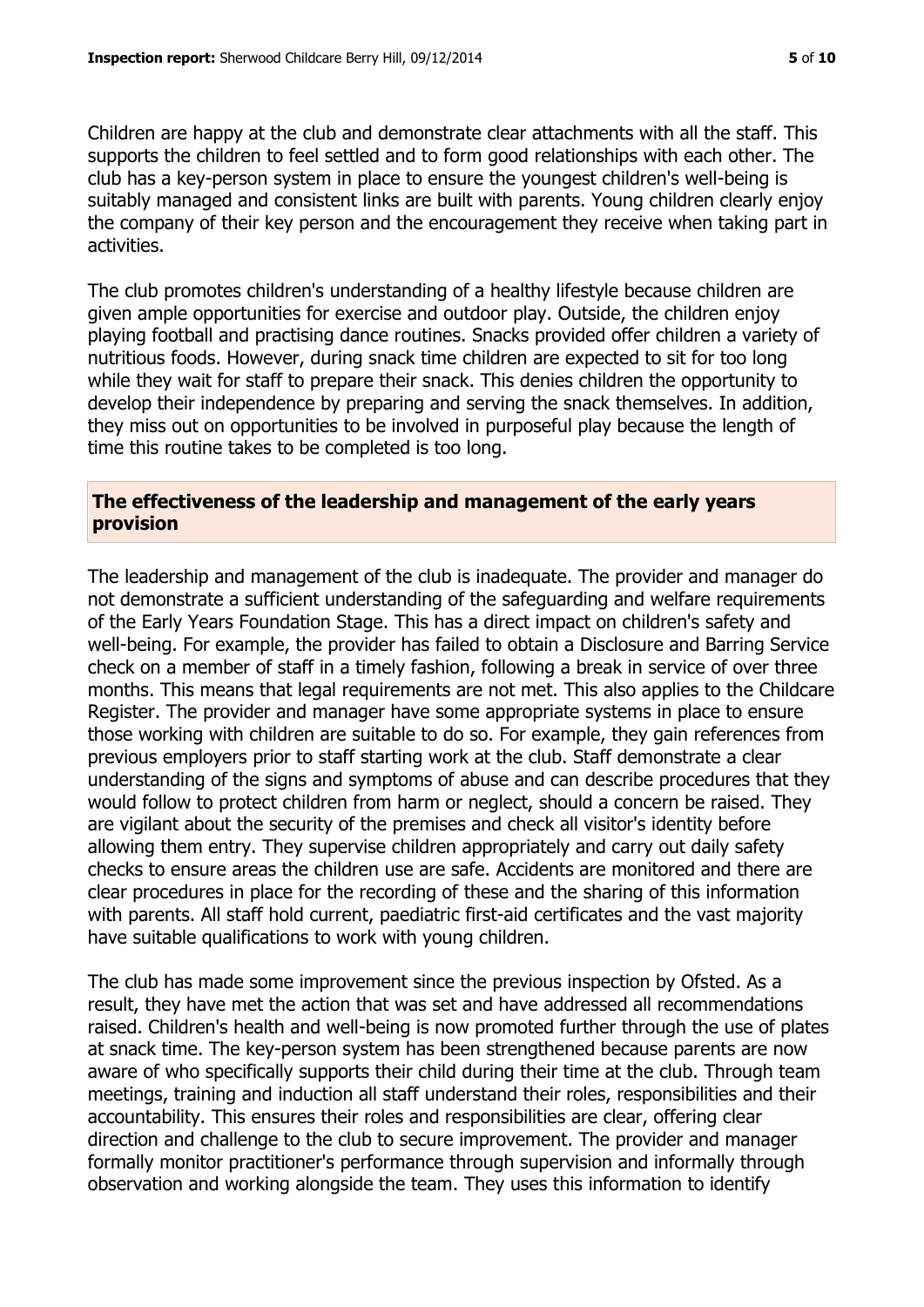training needs and to target support. Staff are then supported to attend relevant courses in order to improve their knowledge and skills to further enhance the children's learning. For example, the whole staff team have received training about observation, assessment and planning to help children to build on what they already know and can do. Staff visit the linked after-school clubs to observe and share good practice.

Good partnerships with the host school are in place to ensure continuity in children's learning and care. This ensures children's individual needs are met and that staff can complement the learning that takes place in school. There are suitable partnerships with parents. Children's and parents' views are sought to help support and develop the provision and parents are appropriately involved in their child's care.

#### **The Childcare Register**

| The requirements for the compulsory part of the Childcare Register are | <b>Not Met</b><br>(with<br>actions) |
|------------------------------------------------------------------------|-------------------------------------|
| The requirements for the voluntary part of the Childcare Register are  | <b>Not Met</b><br>(with<br>actions) |

# **To meet the requirements of the Childcare Register the provider must:**

- ensure that the manager is suitable to work with children, which must include obtaining an enhanced Disclosure and Barring Service check (compulsory part of the Childcare Register)
- ensure that the manager is suitable to work with children, which must include obtaining an enhanced Disclosure and Barring Service check (voluntary part of the Childcare Register).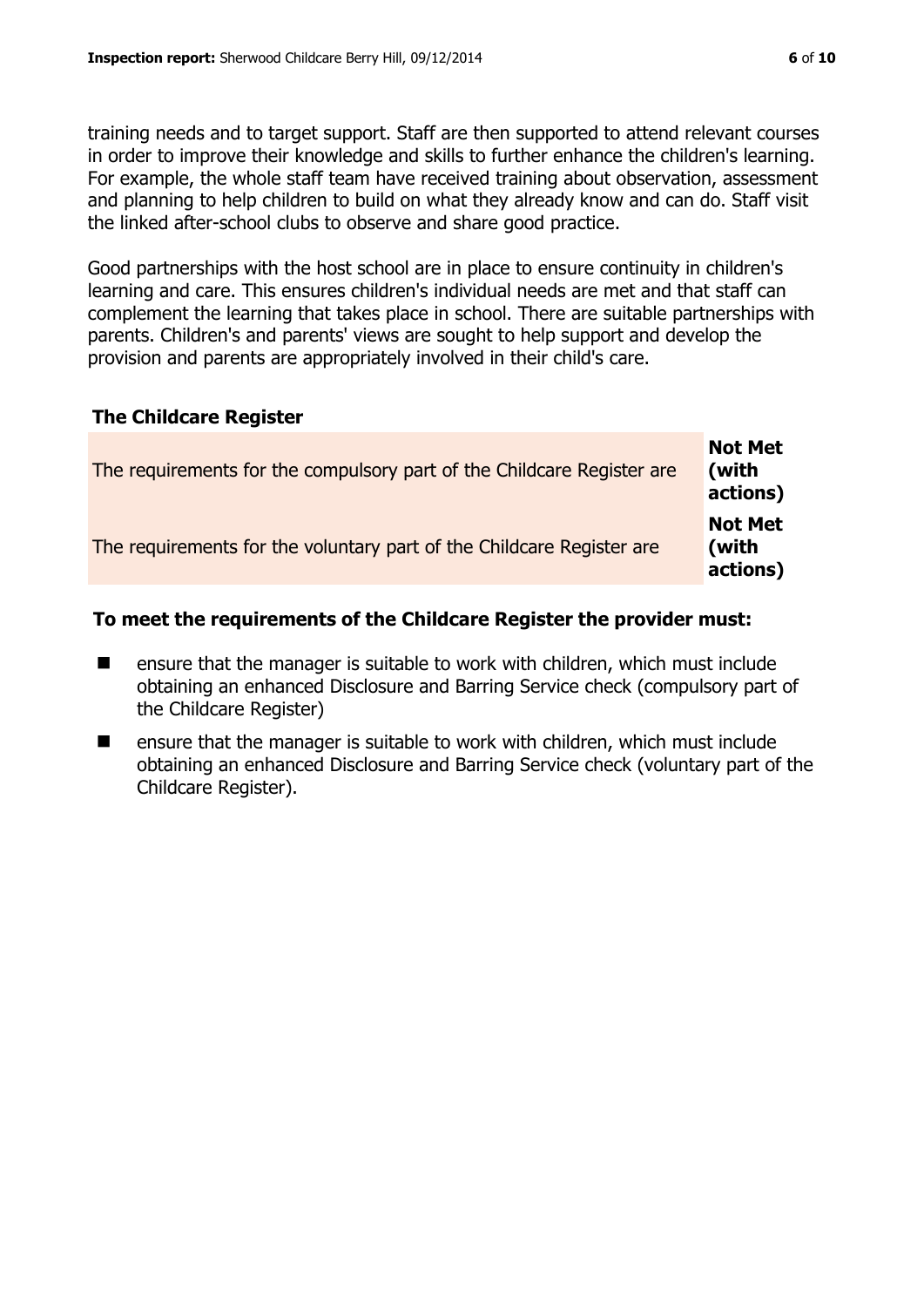# **What inspection judgements mean**

# **Registered early years provision**

| <b>Grade</b> | <b>Judgement</b>        | <b>Description</b>                                                                                                                                                                                                                                                                                                                                                                                |
|--------------|-------------------------|---------------------------------------------------------------------------------------------------------------------------------------------------------------------------------------------------------------------------------------------------------------------------------------------------------------------------------------------------------------------------------------------------|
| Grade 1      | Outstanding             | Outstanding provision is highly effective in meeting the needs<br>of all children exceptionally well. This ensures that children are<br>very well prepared for the next stage of their learning.                                                                                                                                                                                                  |
| Grade 2      | Good                    | Good provision is effective in delivering provision that meets<br>the needs of all children well. This ensures children are ready<br>for the next stage of their learning.                                                                                                                                                                                                                        |
| Grade 3      | Requires<br>improvement | The provision is not giving children a good standard of early<br>years education and/or there are minor breaches of the<br>safeguarding and welfare requirements of the Early Years<br>Foundation Stage. We re-inspect nurseries and pre-schools<br>judged as requires improvement within 12 months of the date<br>of inspection.                                                                 |
| Grade 4      | Inadequate              | Provision that is inadequate requires significant improvement<br>and/or enforcement action. The provision is failing to give<br>children an acceptable standard of early years education and/or<br>is not meeting the safeguarding and welfare requirements of<br>the Early Years Foundation Stage. It will be monitored and<br>inspected again within six months of the date of this inspection. |
| Met          |                         | There were no children present at the time of the inspection.<br>The inspection judgement is that the provider continues to<br>meet the requirements for registration.                                                                                                                                                                                                                            |
| Not met      |                         | There were no children present at the time of the inspection.<br>The inspection judgement is that the provider does not meet<br>the requirements for registration.                                                                                                                                                                                                                                |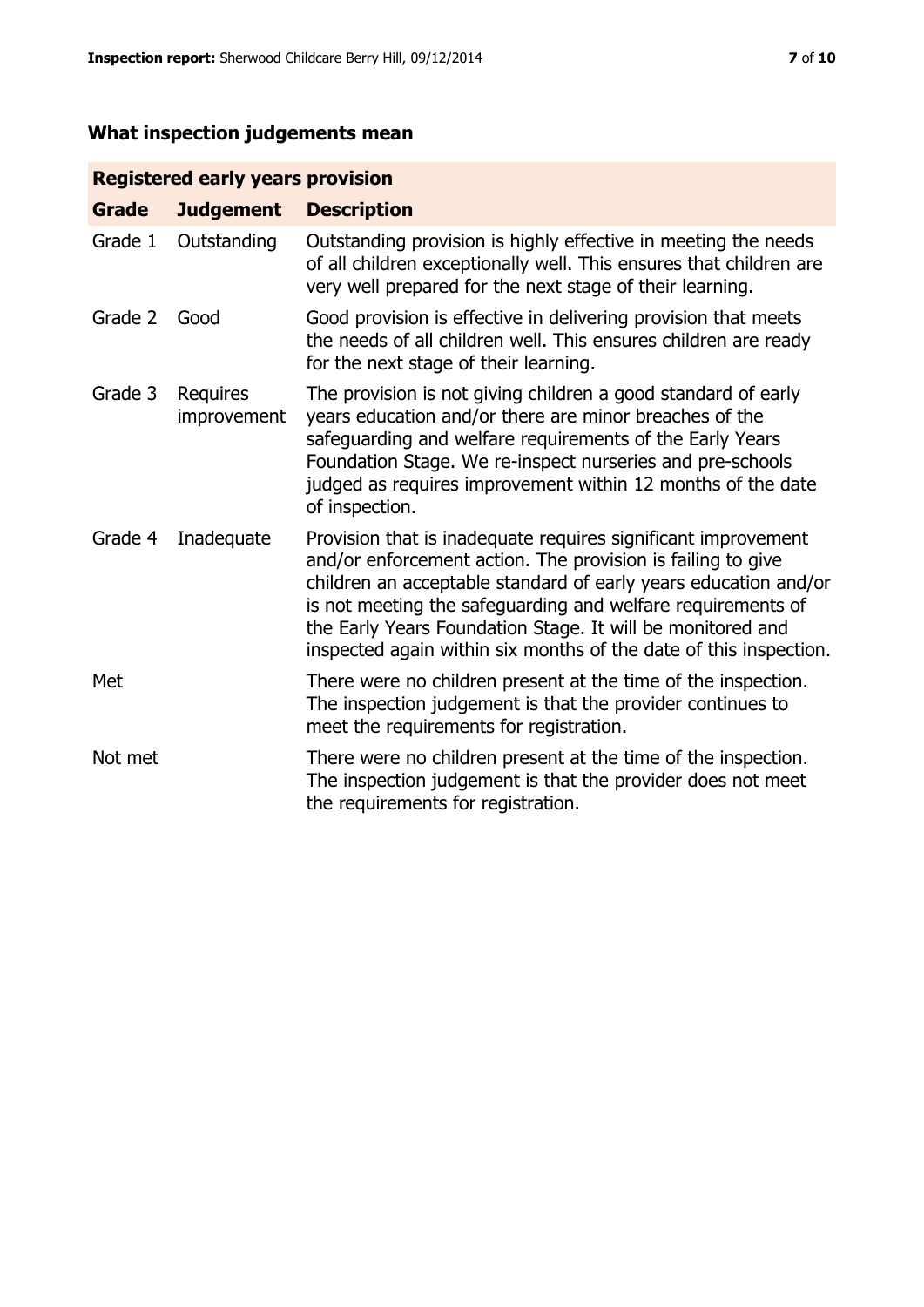#### **Inspection**

This inspection was carried out by Ofsted under sections 49 and 50 of the Childcare Act 2006 on the quality and standards of provision that is registered on the Early Years Register. The registered person must ensure that this provision complies with the statutory framework for children's learning, development and care, known as the Early Years Foundation Stage.

# **Setting details**

| Unique reference number       | EY407262                       |
|-------------------------------|--------------------------------|
| <b>Local authority</b>        | Nottinghamshire                |
| <b>Inspection number</b>      | 996357                         |
| <b>Type of provision</b>      |                                |
| <b>Registration category</b>  | Childcare - Non-Domestic       |
| Age range of children         | $0 - 17$                       |
| <b>Total number of places</b> | 30                             |
| Number of children on roll    | 57                             |
| <b>Name of provider</b>       | Sherwood Childcare Options Ltd |
| Date of previous inspection   | 11/12/2013                     |
| <b>Telephone number</b>       | 07859 666155                   |

Any complaints about the inspection or the report should be made following the procedures set out in the guidance *'Complaints procedure: raising concerns and making complaints* about Ofsted', which is available from Ofsted's website: www.ofsted.gov.uk. If you would like Ofsted to send you a copy of the guidance, please telephone 0300 123 4234, or email enquiries@ofsted.gov.uk.

# **Type of provision**

For the purposes of this inspection the following definitions apply:

Full-time provision is that which operates for more than three hours. These are usually known as nurseries, nursery schools and pre-schools and must deliver the Early Years Foundation Stage. They are registered on the Early Years Register and pay the higher fee for registration.

Sessional provision operates for more than two hours but does not exceed three hours in any one day. These are usually known as pre-schools, kindergartens or nursery schools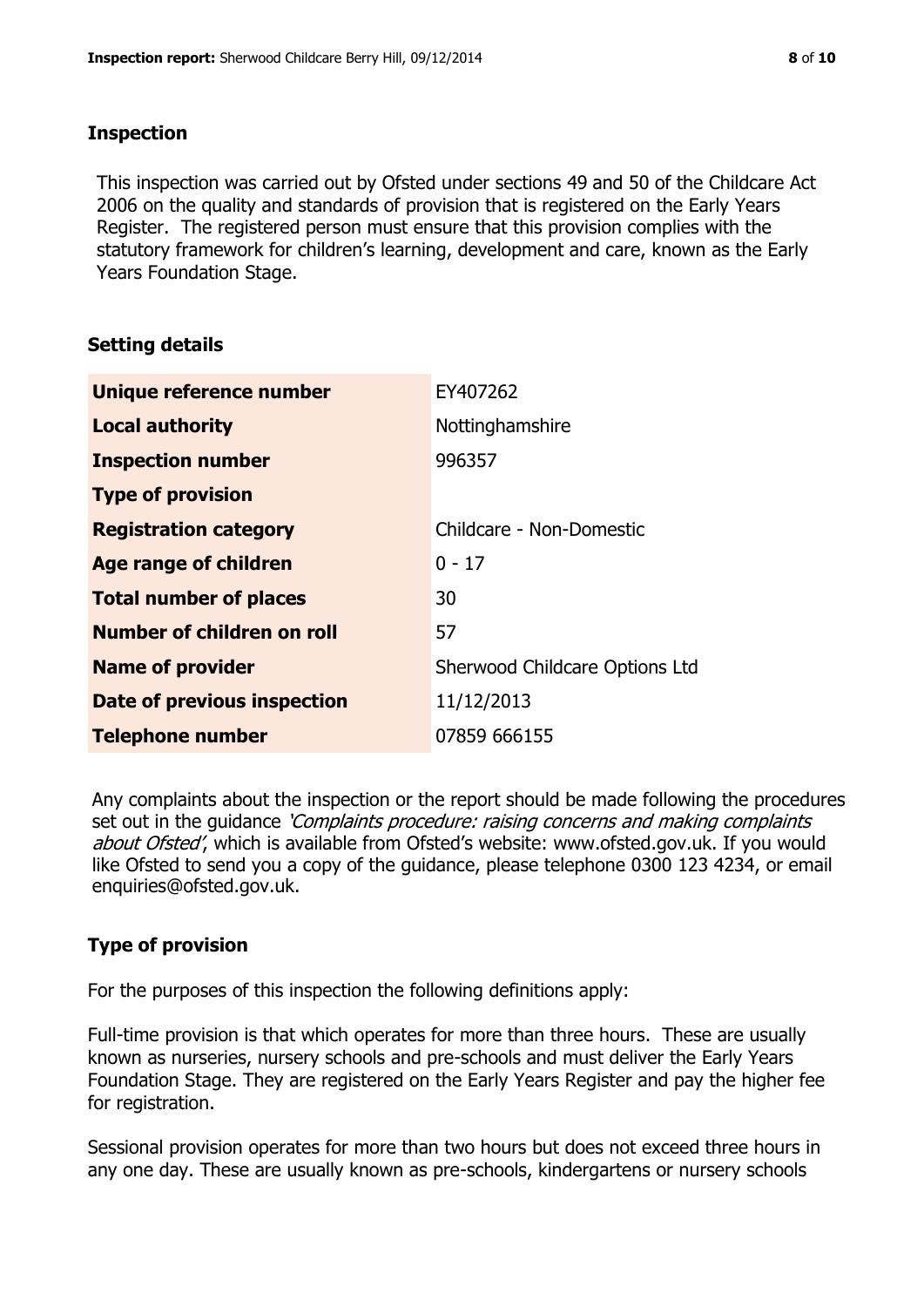and must deliver the Early Years Foundation Stage. They are registered on the Early Years Register and pay the lower fee for registration.

Childminders care for one or more children where individual children attend for a period of more than two hours in any one day. They operate from domestic premises, which are usually the childminder's own home. They are registered on the Early Years Register and must deliver the Early Years Foundation Stage.

Out of school provision may be sessional or full-time provision and is delivered before or after school and/or in the summer holidays. They are registered on the Early Years Register and must deliver the Early Years Foundation Stage. Where children receive their Early Years Foundation Stage in school these providers do not have to deliver the learning and development requirements in full but should complement the experiences children receive in school.